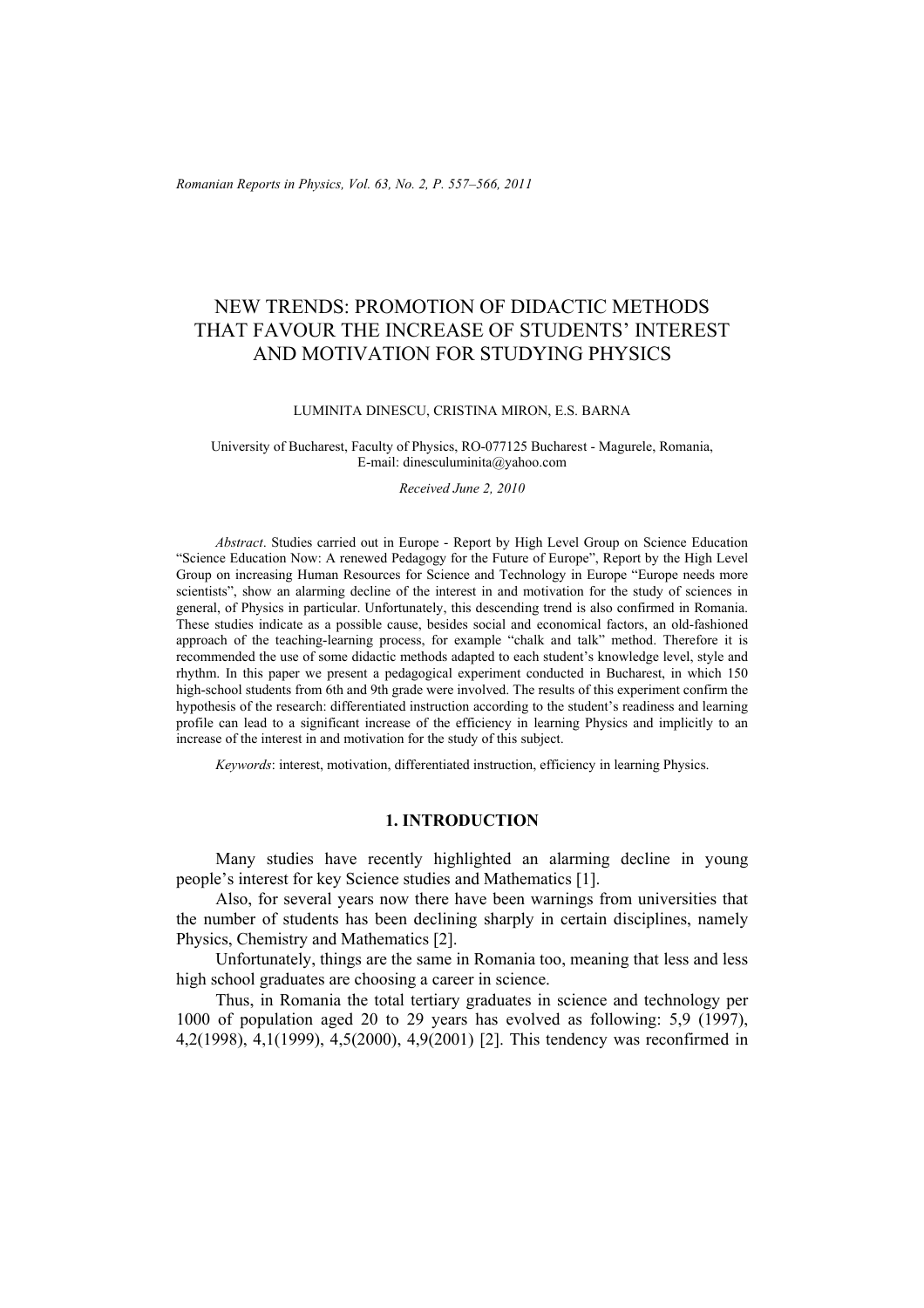2007 by Report by High Level Group on Science Education "Science Education Now: A renewed Pedagogy for the Future of Europe".

School education has to solve the problem of creating interest and a basic level of expertise for doing science as a career, on the one hand, and of stimulating interest and open-mindedness for dealing with science-based questions and decisions in daily life and in society, on the other hand [2].

The report recently issued by the OECD "Evolution of Student Interest in Science and Technology Studies" identifies the crucial role of positive contacts with science at an early stage in the subsequent formation of attitudes towards science [1].

The studies show that one of the factors that influence the increase of interest, of motivation and of a positive attitude towards the study of sciences generally, and of Physics particularly, is represented by the didactic methods used within the teaching-learning process. More than that, the attention must be focused on the teaching way during primary and secondary school.

Secondary school is the most important level in determining whether students prefer Science studies, since it is at this stage that they can start choosing which subjects they wish to study [3].

In modern didactics, a learning method is understood as a certain way of acting, which tends to place the student in a more or less conducted learning situation that comes close, almost to identification, to one of a scientifically research, of following and discovering the truth and connecting it to practical aspects from life [4].

Old wisdom says that a variety of teaching and learning methods is important for a successful learning process [2].

Listening to the teacher and copying what is on the blackboard, the so-called "chalk and talk" approach is unlikely to achieve this. Priority should be given to deep understanding and methods over row facts and knowledge [3].

Several recent studies have identified students' perception of science as a difficult subject as being a determinant of subject choice [5].

Yet, many researchers state that students' worse results at certain subjects are caused not necessarily by the difficulty generated by the internal structure of knowledge, but mostly by difficulty in adapting to one or another of the methods the teacher uses [6].

A method is not good or bad in itself, but through relating it to the respective didactic situation, the criterion of opportunity or of suitability to a specific reality being what it could make it more or less efficient [7].

It can be noticed therefore the tendency of modern didactics towards a methodology centered on student. This, unlike the equalizing, homogenizing methodologies, promotes some methods that are particular for each person, according to his/her own needs and own learning rhythm [8].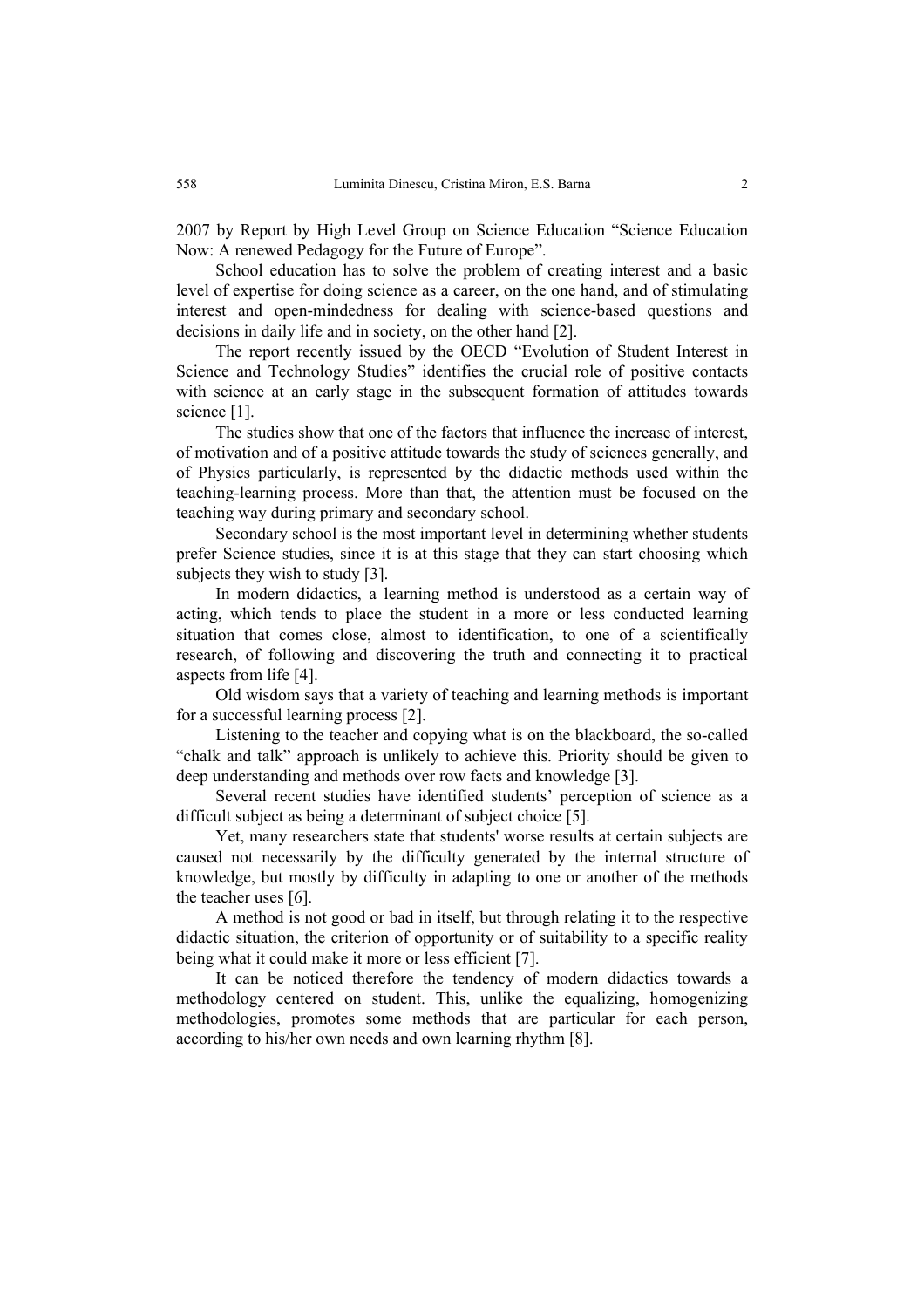#### 1.1. DIFFERENTIATED INSTRUCTION

Differentiated instruction is a broad term that refers to a variety of classroom practices that allow for differences in students' learning styles, interest, prior knowledge, socialization needs and comfort zones [9].

Even though students may learn in many ways, the essential skills and content they learn can remain steady. That means students can take different roads to the same destination [10].

Teachers can differentiate classroom elements based on student readiness, interest, or learning profile: content, process and products [11, 12], as it is shown in Fig. 1.

## Teachers can differentiate



Fig. 1 – Differentiated instruction.

Content is what we use to teach the standards, process is how we teach the standards and products refer to the way students' show us what they know [13].

In this paper, we have studied the benefits that differentiated instruction might have while teaching Physics, accordingly to the student's readiness and learning profile.

Depending on the personalities and interest of the students, the mix of readiness levels we can choose one of three differentiation process: whole class, small group, or individual student differentiation [14].

We have chosen to focus on the whole class differentiation.

Whole class differentiation is about looking at the entire class and differentiating instruction by putting students into groups or by employing other methods that allow all students in the class to work at their individual levels of readiness, learning styles, or interest [14]. Thus, during the classes students are divided into three groups of level: low, middle and high readiness levels.

Examples of differentiating process or activities at the elementary level include the following: using tiered activities through which all learners work with the same important understanding and skills, but proceed with different levels of support, challenge, or complexity; providing interest centers that encourage students to explore subsets of the class topic of particular interest to them; offering manipulative or other hands-on supports for students who need them; and varying the length of time a student may take to accomplish a task in order to provide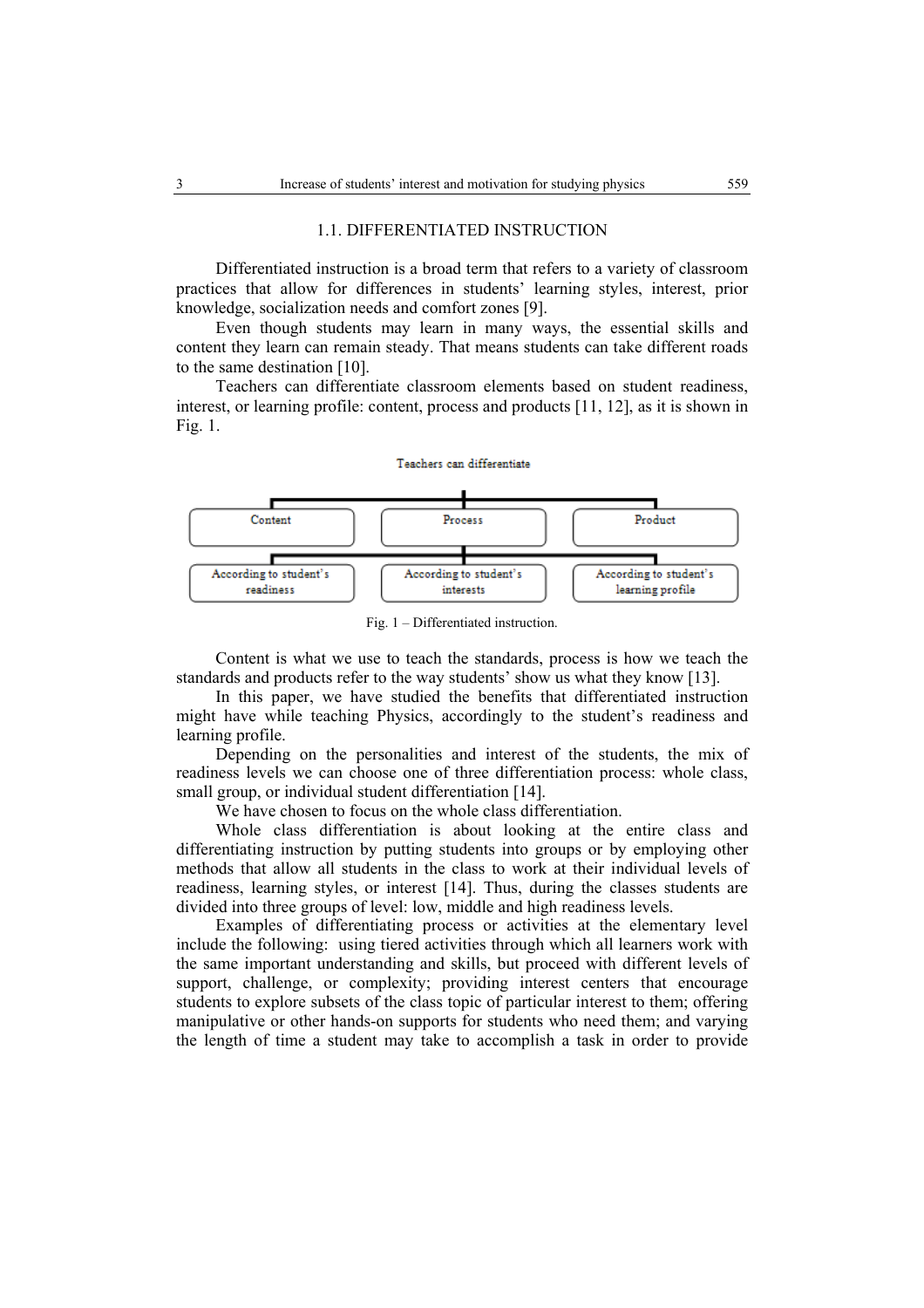additional support for a struggling learner or to encourage an advanced learner to pursue a topic in greater depth [11].

Most important, even though the level of difficulty will be different for each tier, each student should be challenged to do his/her best at whatever level he/she is performing [14].

In organizing the activities within the teaching-learning process we have taken into consideration besides the students' level, also their learning styles preferences.

In order to determine a student's learning styles preferences we have used Visual Auditory Kinesthetic Model.

According to this theory there are: Visual learners – learn by viewing; auditory learners – learn by hearing and speaking; kinesthetic learners – learn through hands on and movement.

Our study was directed towards the visual methods appropriate for the visual learners. Among these, we have discussed concept maps and Venn Diagram, since graphic organizers are an excellent means to help visual/spatial learners organize their thinking [14].

## 1.2. GRAPHIC ORGANIZERS

Concept maps graphically illustrate relationships between information. In a concept map, each word or phrase is connected to another and linked back to the original idea, word or phrase, as it is shown in Fig. 2. Concept maps are a way to develop logical thinking and study skills, by revealing connections and helping students see how individual ideas form a larger whole.

According to Ausubel's theory, a student's cognitive structure is organized hierarchically and facilitates the assimilation and retention of new knowledge [15]. Unlike the traditional learning methods, concept maps are unique, due to the visual and hierarchical organization of significant interconnections between concepts [16].

Furthermore, Butcher [17] noticed that the visual representations seem to be the most efficient when these are conceived to support the specific cognitive processes necessary for a deep understanding, namely when there is a correspondence between the type of representation and the type of knowledge.

A larger and larger number of studies are pointing out the use of concept maps in identifying the rapport between the teacher's presenting of the respective subject and the students' understanding. More than that, concept maps can be also used to promote learning Physics through cooperation and differentiated treatment. Thus, students can work in small groups and discuss about the understanding of the respective knowledge, and afterwards they can collaborate in order to create a concept map. This approach get students involved in discussions related to the concepts and encourages them to express their opinions about the used concepts and about the interconnections between them [18].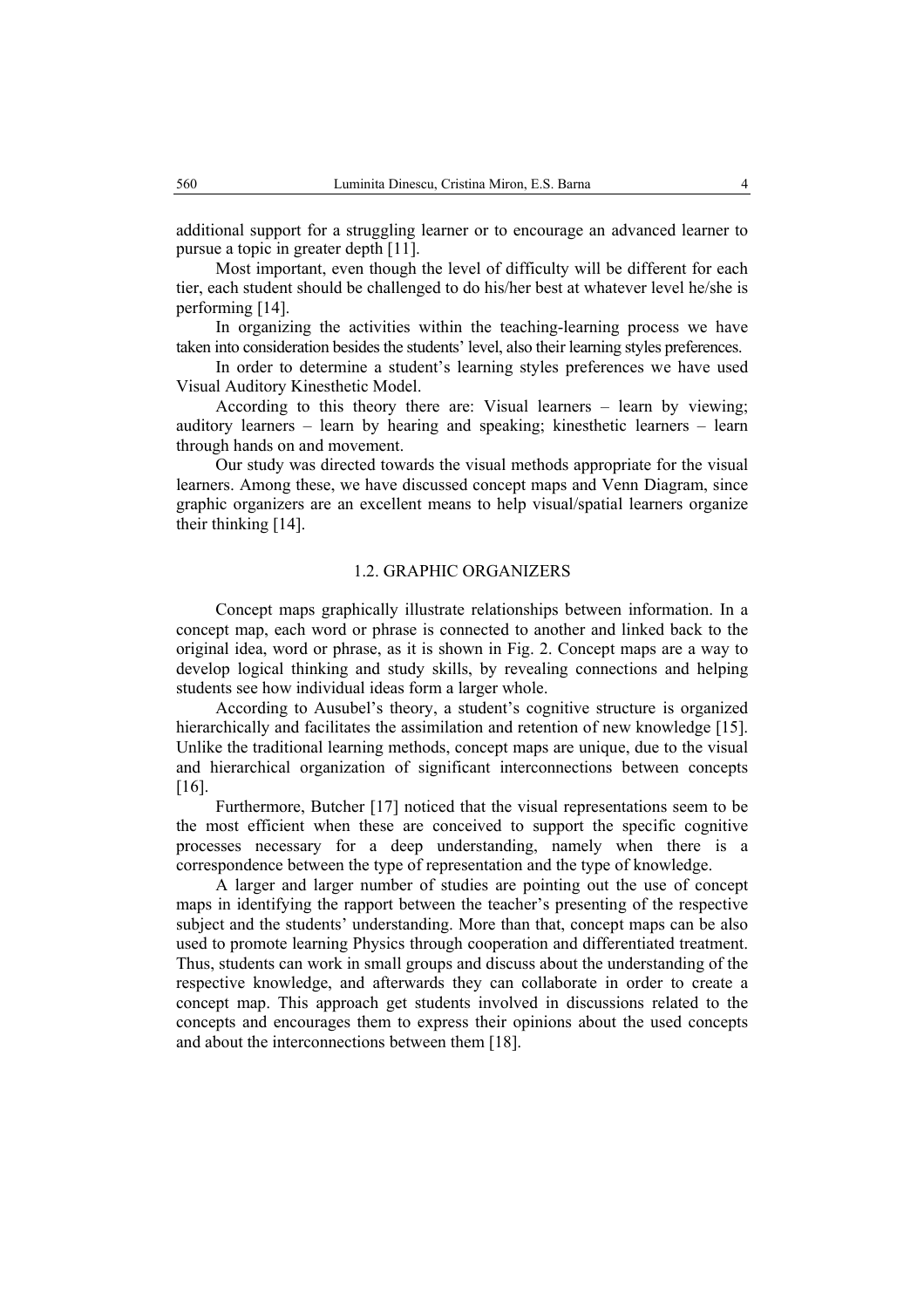

Fig. 2 – Concept map "Central Forces Type".

Other studies regarding the use and build of concept maps have also shown that the visualizations of the graphic organizers can support learning and both the concepts and the relations between them [19, 20, 21].

A Venn Diagram is a visual organizer used to compare and contrast concrete concepts. It is useful in visually organizing related information about concrete concepts in a structured manner that facilitates recall by showing the similarities and differences between concrete concepts, as it is shown in Fig. 3.



Fig. 3 – Venn Diagram "Deforming Force – Elastic Force".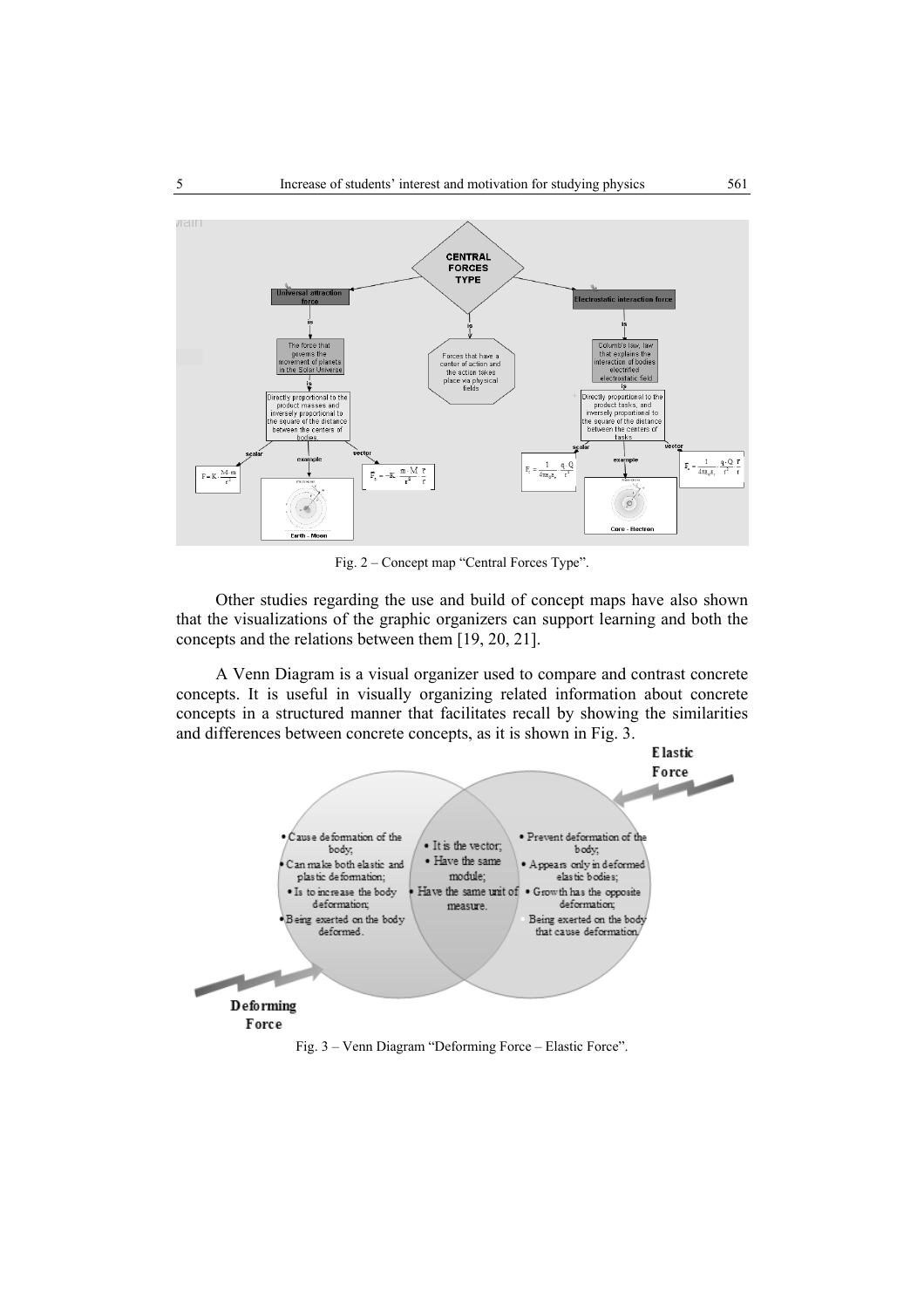## **2. THE EXPERIMENTAL APPROACH OF DIFFERENTIATED INSTRUCTION ACCORDING TO STUDENTS' READINESS AND LEARNING PROFILE**

The hypothesis of the research: The differentiation of the instruction within the process, according to students' readiness and learning profile, can ensure a significant increase of the efficiency of learning Physics and implicitly of the motivation for studying this subject.

## 2.1. COLLECTING AND ANALYZING DATA

150 students took part in this study run in Bucharest during the school year 2008-2009, out of which 41 secondary school students (two 6th grade classes), 53 high school students (two 9th grade classes), technological profile – services and 56 high school students (two 9th grade classes), sciences profile.

The study of Physics begins in the  $6<sup>th</sup>$  grade for the gymnasium and respectively in the  $9<sup>th</sup>$  grade for the high school. At this stage the teacher begins to know his students' characteristics, interests and skills. For an efficient organization of the teaching-learning process it is necessary that the teacher should know his students' learning style preferences.

The first step of this study was the identification of the learning style preferred by students: Visual, Auditory or Kinesthetic. This was possible by applying "Learning Styles Inventory" questionnaire.

The second step of this study was making the pairs of equivalent classes: 3 experimental classes and 3 control classes initially considered to be of equivalent level.

The study was run on Physics, chapter "Forces – Types of forces" at all six classes.

At the control classes, the methodology of the didactic activities was the ordinary one, the teaching-learning processes going on without being influenced by the experimental variable.

At the experimental classes, the teaching-learning process was characterized by the introduction of an experimental variable: differentiated instruction in process according to students' readiness and learning profile, the organization of an instruction process based on level groups.

Since the main learning style for the participant classes is the visual one, the following didactic methods were mostly used: the KWL chart (what students know, what students want to learn, what students learnt), Concept Maps and Venn diagram

During the noticing and controlling stage of the study, there were applied some identical written assessments: pre-test and post-test, for the pair experimental and control classes.

For the statistical analysis of the data the average marks obtained at pre-test and post-test, as well as mean values, standard deviation were used, while for the comparison of the average marks the "t"-test in SPSS programme was used, the accepted significance threshold being 0,05.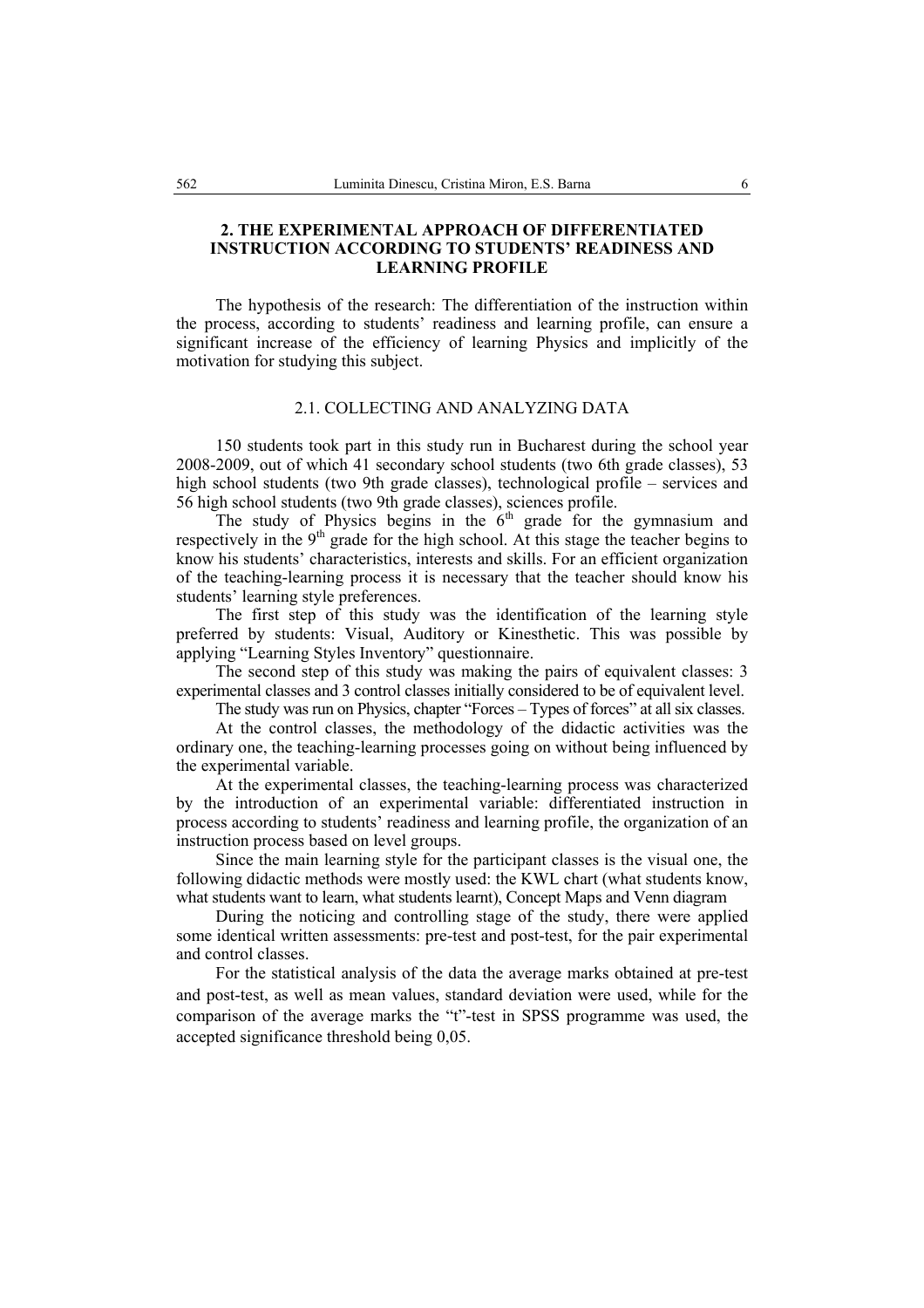### 2.2. RESULTS AND DISCUSSIONS

In this section, we will present the results of the experimental and control classes at their pre-test and post-test.

Tables presented contain: number of subjects (*n*), mean, standard deviation (SD), "t" test results (*t*) and significance threshold (*p*).

| $\mathcal{I}^r$ |  |
|-----------------|--|
|-----------------|--|

Test results concerning the comparison of pre-test mean of the groups

| Groups                                             | n  | Mean | <b>SD</b> |         |       |
|----------------------------------------------------|----|------|-----------|---------|-------|
| Control group (secondary school)                   | 21 | 7.25 | 1.54      | .026    | 0.979 |
| Experiment group (secondary school)                | 20 | 7.23 | 1.60      |         |       |
| Control group (high school, profile – sciences)    | 28 | 6.60 | 1.50      | $-.155$ | 0.878 |
| Experiment group( high school, profile – sciences) | 28 | 6.66 | 1.51      |         |       |
| Control group (high school, profile – services)    | 26 | 6.70 | 1.58      |         | 0.919 |
| Experiment group (high school, profile – services) | 27 | 6.65 | 1.57      | .103    |       |

By analyzing the data from Table 1 we notice that the difference between the average marks obtained at pre-test by the experimental-control classes is not significant( $p > 0.05$ ), which allows us to consider them being initially equivalent.

| and experiment groups                                   |    |         |           |           |         |  |
|---------------------------------------------------------|----|---------|-----------|-----------|---------|--|
| Groups                                                  | n  | Mean    | <b>SD</b> | t         | p       |  |
| Control group (secondary school)                        | 21 | $-.012$ | .28       | $-.195$   | 0.847   |  |
| Experiment group (secondary school)                     | 20 | $-.93$  | .70       | $-5.760$  | $.000*$ |  |
| Control group (high school. profile –<br>sciences)      | 28 | $-.08$  | .26       | $-1.780$  | .086    |  |
| Experiment group (high school, profile<br>$-$ sciences) | 28 | $-.83$  | .34       | $-12.901$ | $.000*$ |  |
| Control group (high school, profile –<br>services)      | 26 | $-06$   | .18       | $-1.895$  | .070    |  |
| Experiment group (high school, profile<br>$-$ services) | 27 | $-1.11$ | .34       | $-16.543$ | $.000*$ |  |

## *Table 2* Test results concerning the comparison of pre-test-post-test mean of the control

\**p*< 0.05

By analyzing the data from Table 2, we notice that the progress of the control classes is not significant,  $(p > 0.05)$ , while the progress of the experimental classes is highly significant ( $p < 0.05$ ).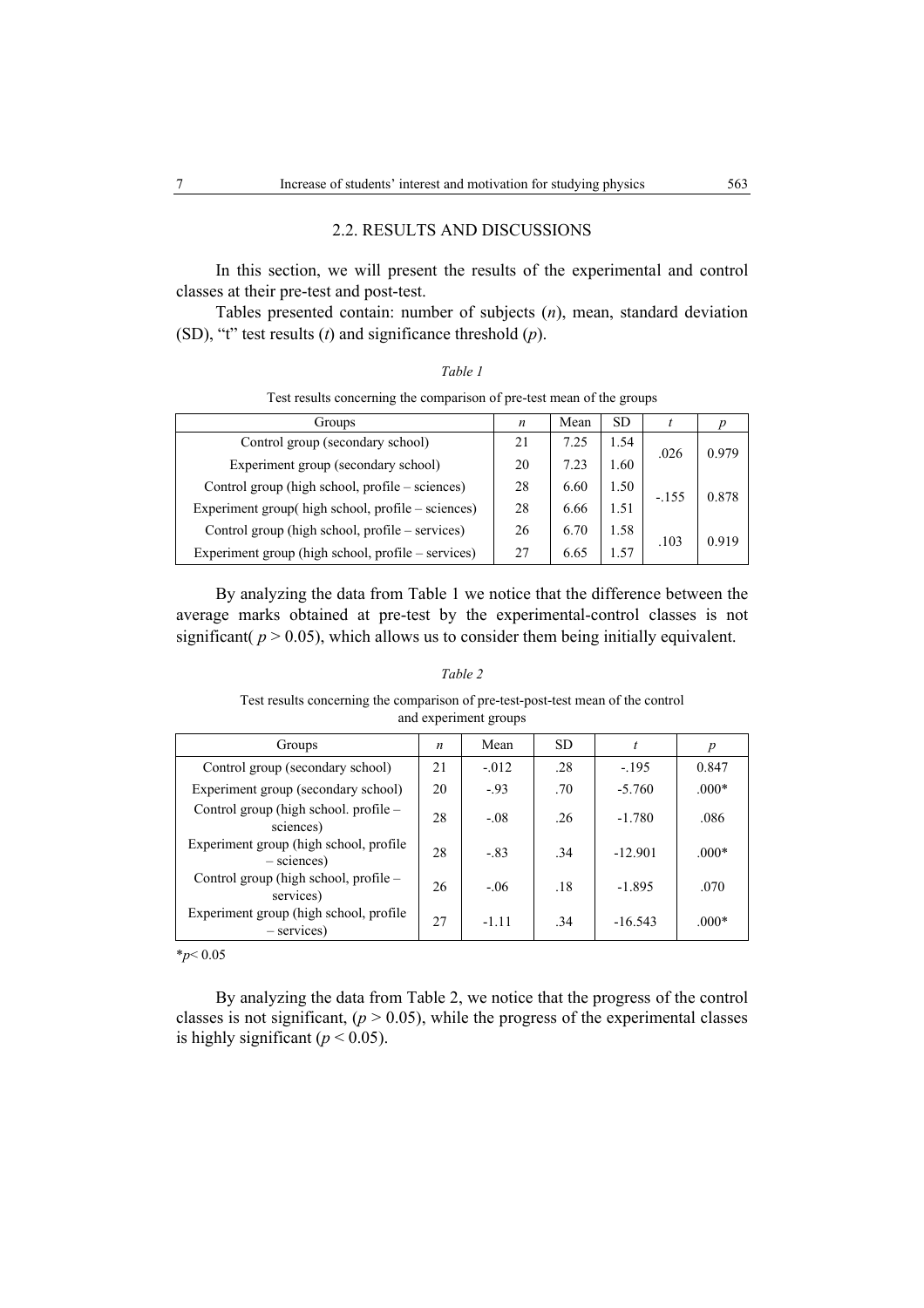| Groups                                                | n  | Mean | SD   |          |          |
|-------------------------------------------------------|----|------|------|----------|----------|
| Control group (secondary school)                      | 21 | 7.26 | 1.49 |          | $0.044*$ |
| Experiment group (secondary school)                   | 20 | 8.17 | 1.19 | $-2.085$ |          |
| Control group (high school, profile -<br>sciences)    | 28 | 6.72 | 1.47 | $-2.026$ | $0.048*$ |
| Experiment group( high school, profile -<br>sciences) | 28 | 7.50 | 1.39 |          |          |
| Control group (high school, profile –<br>services)    | 26 | 6.89 | 1.55 | $-2.055$ | $0.045*$ |
| Experiment group (high school, profile -<br>services) | 27 | 7.76 | 1.54 |          |          |

| an |
|----|
|----|

Test results concerning the comparison of post-test mean of the groups

By analyzing the data from Table 3, we notice that the difference between the average marks obtained at post-test by experimental-control classes is significant  $(p < 0.05)$ .

It is very interesting to notice the progress of those students who have a school failure risk, meaning students who have obtained marks under 5 at the pretest and post-test.

| ,<br>77 |  |
|---------|--|
|---------|--|

Marks under 5 at the pre-test and post-test

| Groups                                             | n  | Pretest<br>Marks<5 | Posttest<br>Marks <5 |
|----------------------------------------------------|----|--------------------|----------------------|
| Control group (secondary school)                   |    |                    |                      |
| Experiment group (secondary school)                | 20 |                    |                      |
| Control group (high school, profile – sciences)    | 28 |                    |                      |
| Experiment group (high school, profile – sciences) | 28 |                    |                      |
| Control group (high school, profile – services)    | 26 |                    |                      |
| Experiment group (high school, profile – services) |    |                    |                      |

By analyzing the data from the Table 4 we notice that in the case of experimental classes, the number of the students who have a school failure risk has significantly decreased compared to the control classes

Correlating the results from Tables 2, 3 and 4 we can state that the evolution of the experimental classes was superior to the evolution of the control ones, which proves the efficiency of differentiate instruction, according to students' readiness and learning profile, fact that confirms the hypothesis of the research.

### **3. CONCLUSIONS**

Educational content plays an important role in raising and maintaining students' interest for the study of Physics.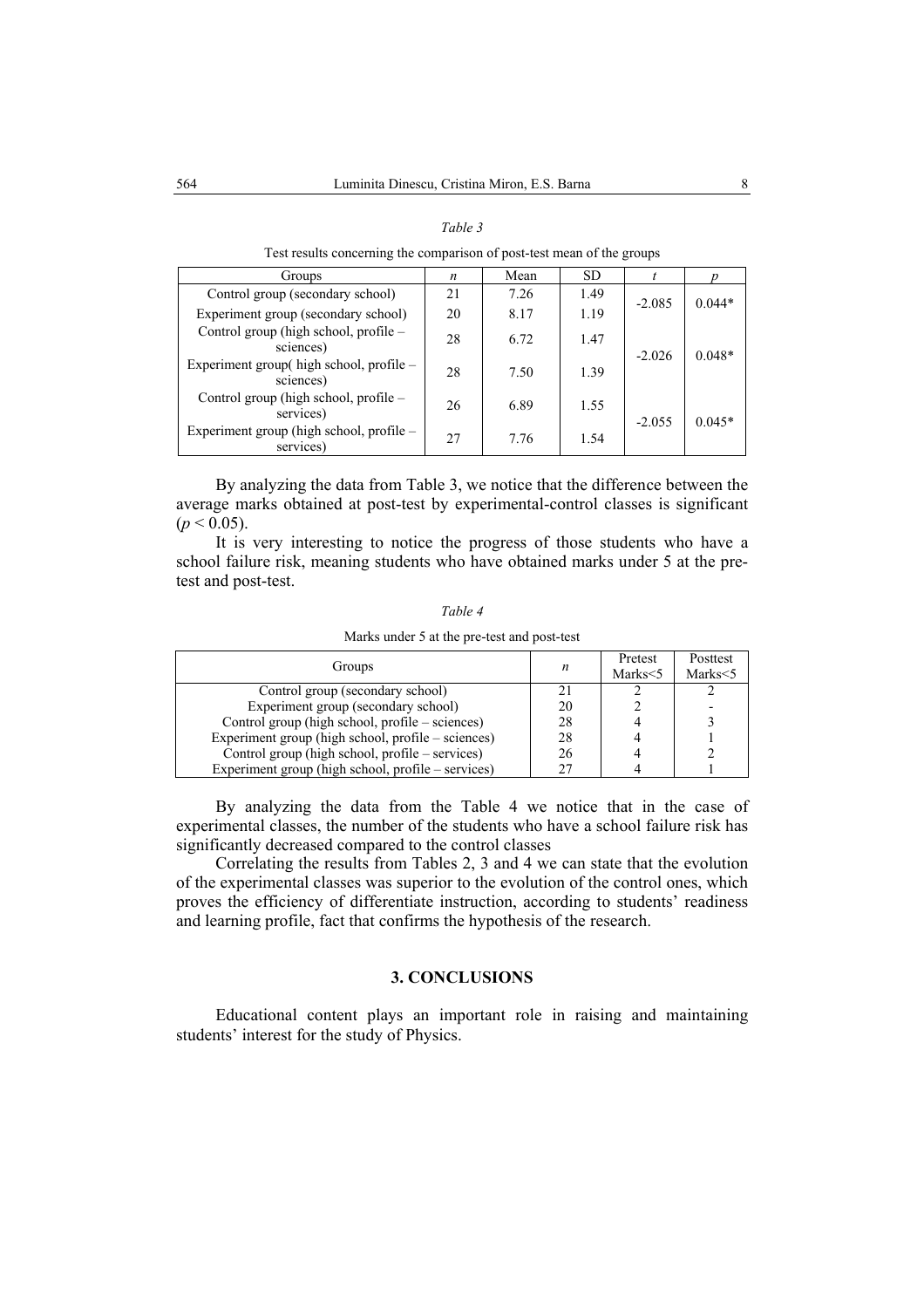It is also very important the way in which this content is taught to the students. There are more aspects that the teachers should take into consideration in their didactic intersession, so that it should end positively for the partners involved in this process: teacher-student.

First of all, a teacher's role should be to stimulate curiosity, to motivate and to build self-confidence regarding Physics.

Further on, teachers can make a large difference to their students' enthusiasm for a subject, as well as directly influence their students' achievements.

Teachers' subject and pedagogical content knowledge, alongside with their teaching style, are vital factors, but it is often their enthusiasm that captures a student's interest and motivates him/her to study a subject [2].

Important steps should be taken in order to eliminate negative stereotypes and to use some methods that promote equal opportunities for all students so that they should capitalize the whole potential.

It is old-fashioned the idea according to which the use of a large variety of didactic methods within the teaching-learning process ensures the best efficiency.

There should be selected those methods that give to each student the possibility to acquire the contents and to accomplish his tasks according to his possibilities, his needs and rhythm of learning.

These actions must be carried out by the teachers since the first years of studying Physics, respectively the 6th grade and the 9th grade, based on the following grounds: positive contacts with Physics at an early age can have longlasting impact over the interest and motivation for studying this subject, and this is also the period when children build their personal set of values and goals and the representation of their future career.

This is why we have chosen the pedagogical experiment described in the present paper to be carried out at the 6th and 9th grade. Furthermore, the chapter "Forces – Types of forces" was not selected by chance, since it is representative for the study of Physics with strong interdisciplinary connections.

For an efficient planning of the instruction it is absolutely necessary that the teacher should know his students' learning profile. Therefore, a questionnaire can be applied, the Visual Auditory Kinesthetic Model, in order to determine the learning styles preferences for the students in the 6th and 9th grade.

These aspects being clarified, the teacher can afterwards differentiate the instruction process according to the content, process or product.

In this paper there have been studied the effects produced by the differentiation within the process according to the student's readiness and learning profile. For the visual learners the methods used were: Concept Maps and Venn diagram. The use of these graphic organizers is beneficial because it develops in students cognitive capacities (identification, examination, defining, interpretation, correlation, formulation, construction; evaluation and self-evaluation capacities); team work abilities; critical and creative thinking.

The results of the study presented in this paper prove that the differentiate instruction can ensure the increase of the school performance and implicitly of the motivation for studying Physics.